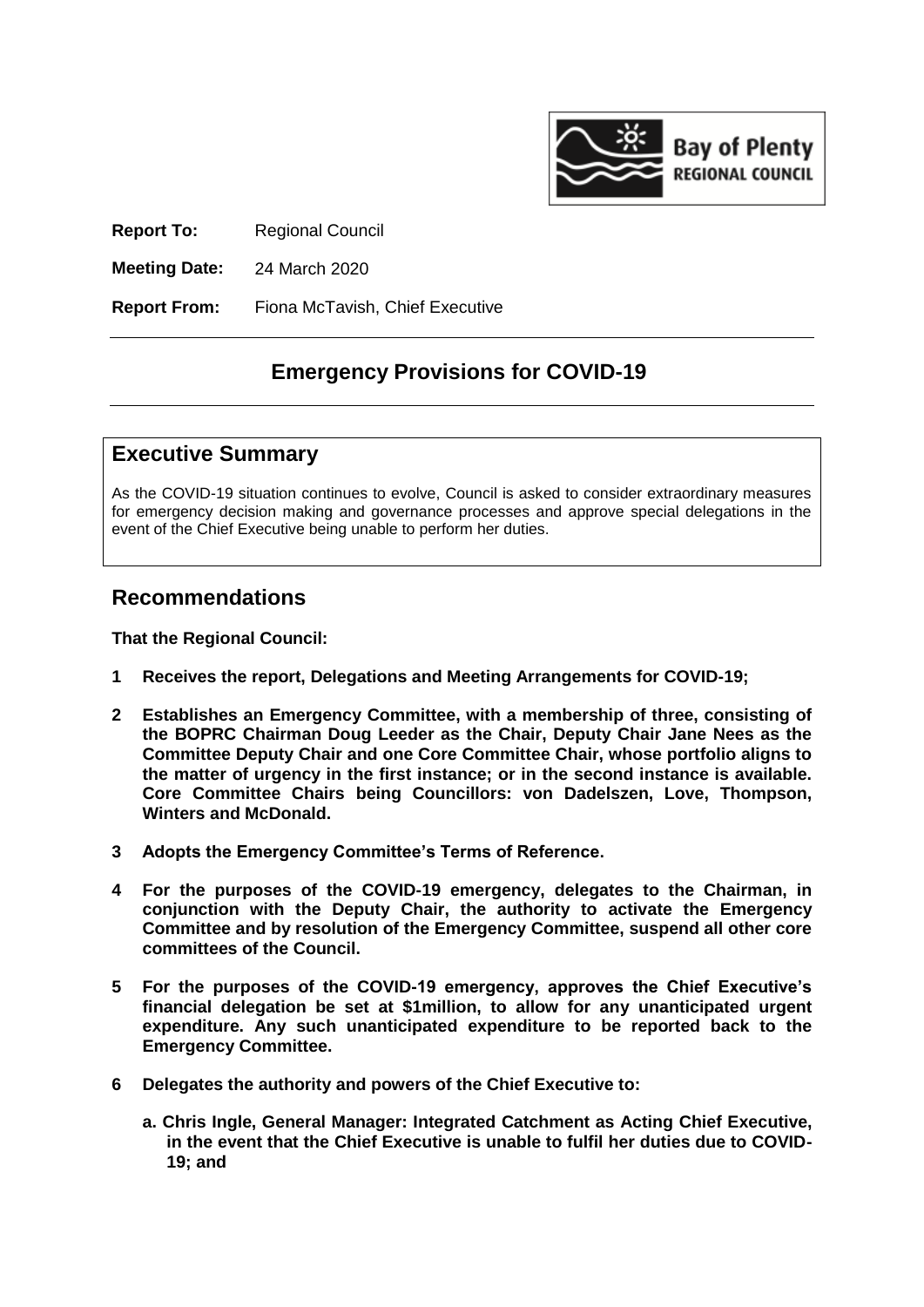**b. agrees where the delegated Acting Chief Executive is unable to fulfil such duties due to COVID-19, the Chief Executive's delegated authority and powers will deescalate to the next designated General Manager:**

> **Mat Taylor: General Manager: Corporate Sarah Omundsen: General Manager: Regulatory Services Namouta Poutasi: General Manager: Strategy & Science Karen Aspey: People & Capability Manager.**

#### **1 Background**

As the COVID-19 situation continues to evolve, our approach is to focus on the health and wellbeing of our people, as our first priority, and to take an informed approach that is sensible, balanced and respectful of our diverse community. We are doing this by ensuring our approach is based on the expert medical advice of the Ministry of Health and as directed by our Prime Minister.

This balanced approach aims to take into account the health and wellbeing impacts of COVID-19 itself, and the secondary consequences of any response we make. This includes impacts on our country's health system and the ability to provide care to those that need it, minimising disruption of service to our community, and the potentially damaging economic impacts on our community.

As we understand and reflect on the growing body of information about COVID-19, we feel that it is important to take a calm and balanced view which evolves over time, making sensible assumptions about the likely impacts and to focus our efforts on practical, meaningful responses. We are actively evaluating responses based on the reality of their effectiveness and being guided by the health authorities.

The spread of COVID-19 will naturally have an impact on where our people work, including: some taking time to rest and recover if they become ill and others working from home as a preventative measure. We have a robust IT remote access infrastructure in place, enabling our people to work remotely, should that be required.

#### **2 Establishing an Emergency Committee**

International experience indicates that measures are required to be put in place should the Council be unable to meet collectively, either physically or in a virtual meeting room environment, to consider and make decisions on urgent matters. To prepare for such an event, it is advisable that an Emergency Committee be established to ensure decisions can be made as quickly as possible where required. The Terms of Reference have been modelled on various councils across the country.

In the interest of effective and timely decision making in an emergency environment, it is proposed the membership consist of three: the Chairman, Deputy Chair and one Committee Chair whose Terms of Reference the matter of urgency falls under. Where one of the members is unable to fulfil their duties for whatever reason, an alternate Committee Chair will be required to undertake the role of member.

The provisions of calling an emergency meeting is identified in BOPRC's Standing Orders 8.5 and may be called by the Committee Chair or if unavailable the Chief Executive. The process for calling Emergency Meetings including public notices is also in accordance with 8.6 and 8.7.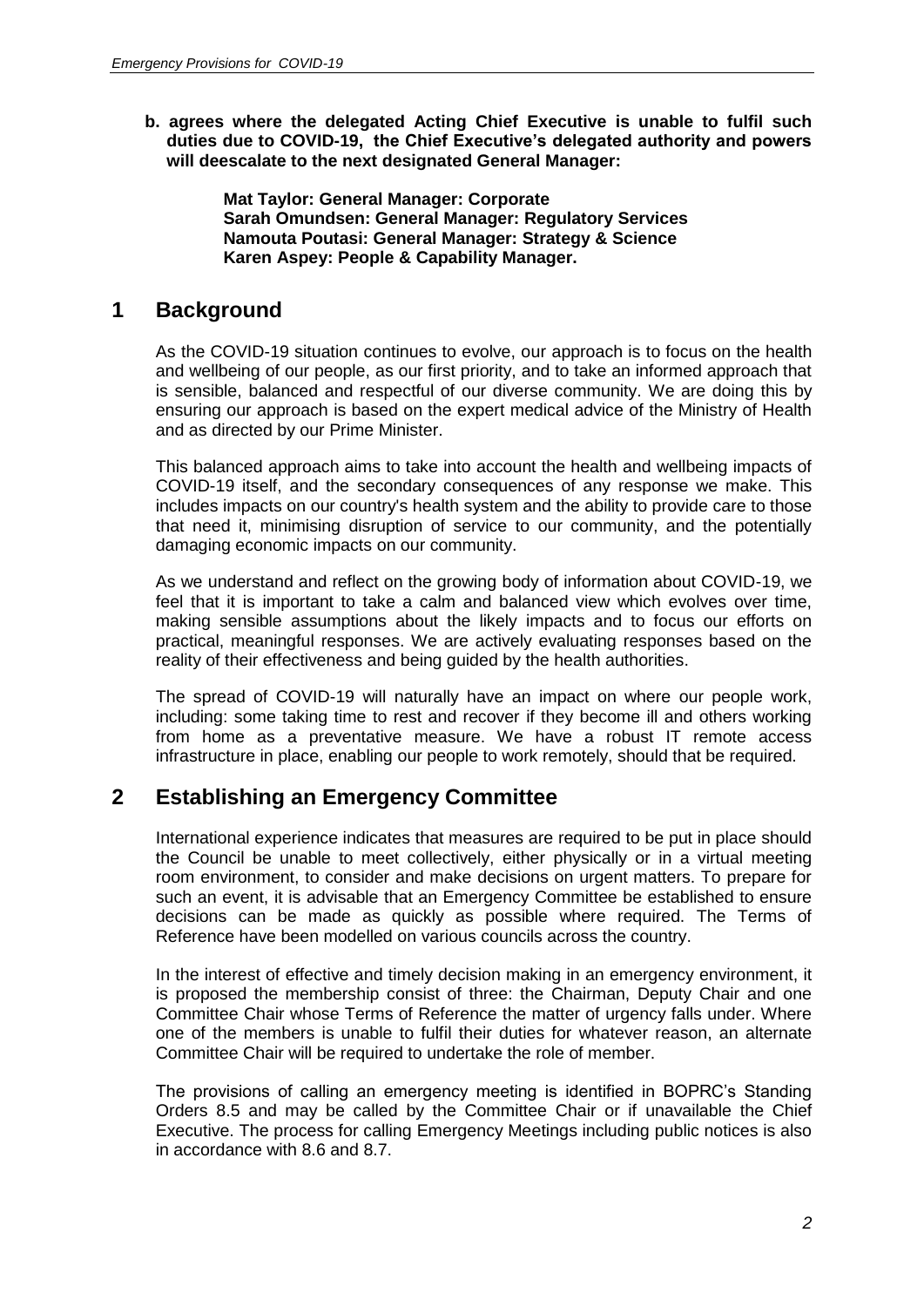Where an Emergency Meeting has been called Councillors will be notified details by email. Agendas and Minutes of the Emergency Meeting will also be circulated to Councillors.

After the event for which the Emergency Committee has been called, Council will receive a report summarising the Committee's activity and any decisions made over the period. At that point it will be recommended that Council deactivate the Emergency Committee and the Chief Executive's emergency delegations.

#### **3 Chief Executive's Emergency Financial Delegations**

In anticipation of a COVID-19 national lockdown a situation may arise where payment or procurement of unexpected work or purchase of items may be required. Council's approval is therefore sought to ensure appropriate financial delegations are in place to enable the Chief Executive to respond immediately during these unprecedented times. Any such expenditure will be communicated to the Chairman and Deputy Chair and reported formally through the Emergency Committee.

#### **4 Governance Business Continuity Plan**

As part of the Bay of Plenty Regional Council activating its Business Continuity Plan for COVID-19, Councillors informally provided direction to cancel large public meetings and also to consider each future meeting and hui in regards to whether it should proceed, be postponed or cancelled.

In making that decision, key matters for Committee Chairs to consider are: expected number of persons present, the number of key regional decision makers in attendance and the size of the venue to allow each person attending to have adequate distance between each other.

Where meetings are to proceed Governance Services have already activated Phase 1 of the Business Continuity Plan (BCP) as above, which is currently provided for under BOPRC Standing Orders.

This reduces the number of people physically present by enabling Councillors and staff to VC into meetings from either Whakatāne or Rotorua offices so long as there is a quorum physically present in the meeting room. In effect this means the meeting venue for Council and core committees will be at Regional House, Tauranga to ensure the Local Government Act quorum requirements of at least half the number of people physically present in the room can be met.

Local Government NZ (LGNZ), Department of Internal Affairs (DIA) and Society of Local Government Managers (SOLGM) are providing guidance to councils on how the LGA 2002 quorum requirements (schedule 7, clause 23) may be modified as well as the wider contingency context should there be a community wide outbreak.

Once the LGA quorum provisions have been modified to accommodate these unprecedented times Phase 2 of the Governance BCP will support individuals entering a virtual meeting room from their devices at home.

Meetings will now be recorded and made available on the BOP website with key messaging advising members of the public, in the interest of public health, to access these recordings rather than physically attend meetings. Those wishing to speak in the Public Forum of a meeting will be able to do so through the virtual meeting platform.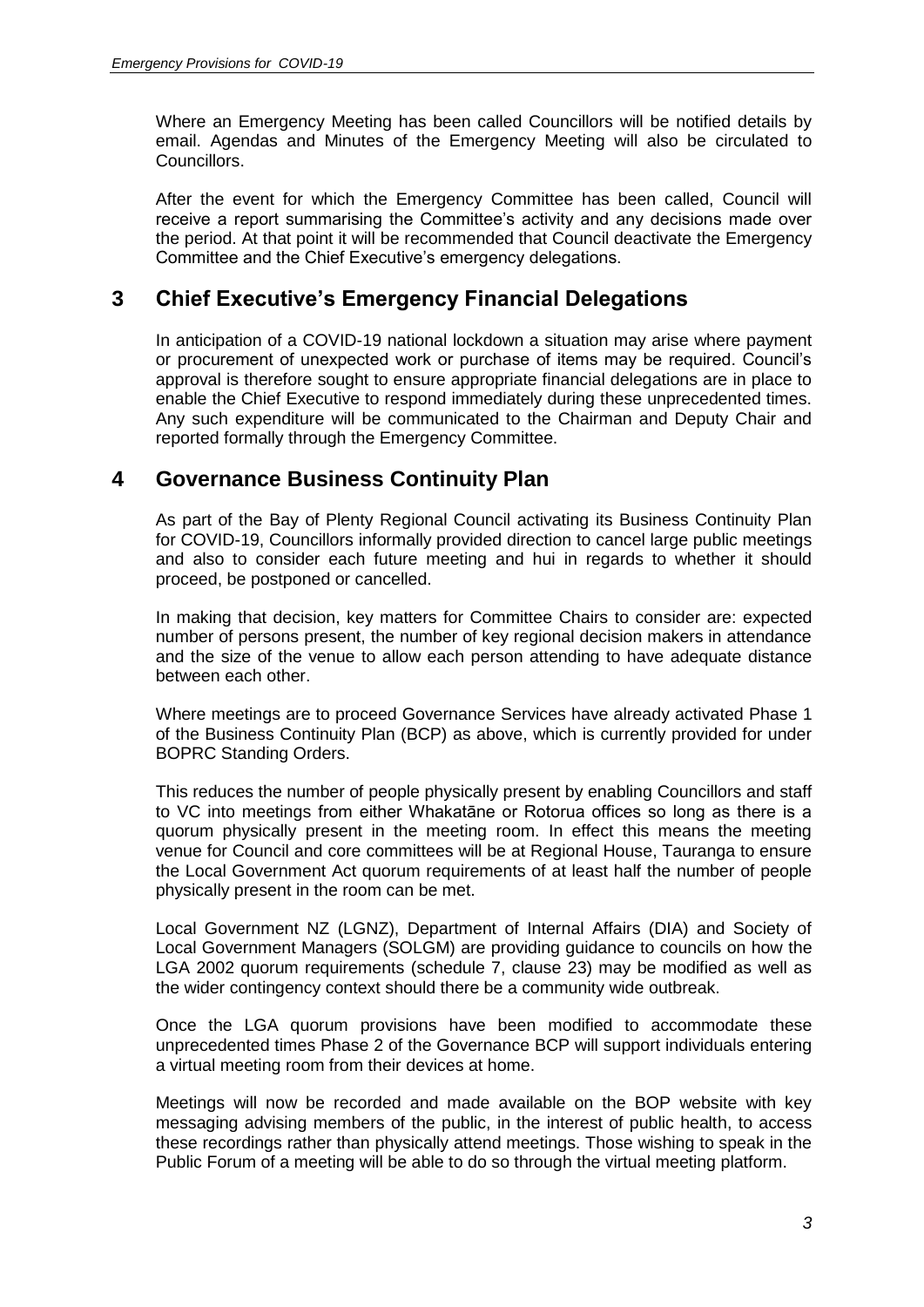Phase 3 of the BCU suspends all core committees and subcommittees of Council, with the Emergency Committee attending to urgent business matters only, either physically or through the vertical meeting room provision.

#### **5 Acting Chief Executive Delegations**

In the unlikely event that the Chief Executive is unable to undertake her responsibilities due to COVID-19, Council is asked to approve the recommended delegation chain among the Group Managers. The recommendation suggests a deescalating hierarchy in the event of the Acting Chief Executive also becoming unwell and unavailable to undertake delegated duties.

#### **6 Budget Implications**

#### 6.1 **Current Year Budget and Future Budget Implications**

There are no foreseen current year and future budget implications in relation to changes to emergency governance requirements or the Chief Executive delegation arrangements in response to COVIT -19 precautions.

#### **7 Community Outcomes**

This item/project directly contributes to all the Community Outcome in the Council's Long Term Plan 2018-2028.

#### **8 What Next**

New meeting arrangements and information will be published on our website with the public advised on how to access recordings of meetings. Members of the various committees and joint committee will be advised of meeting cancellations or how to participate in meetings as required.

Once advice has been received on the modification of LGA 2002 quorum requirements, this will be put into effect immediately.

Yvonne Tatton **Governance Manager**

**for Chief Executive**

**20 March 2020**